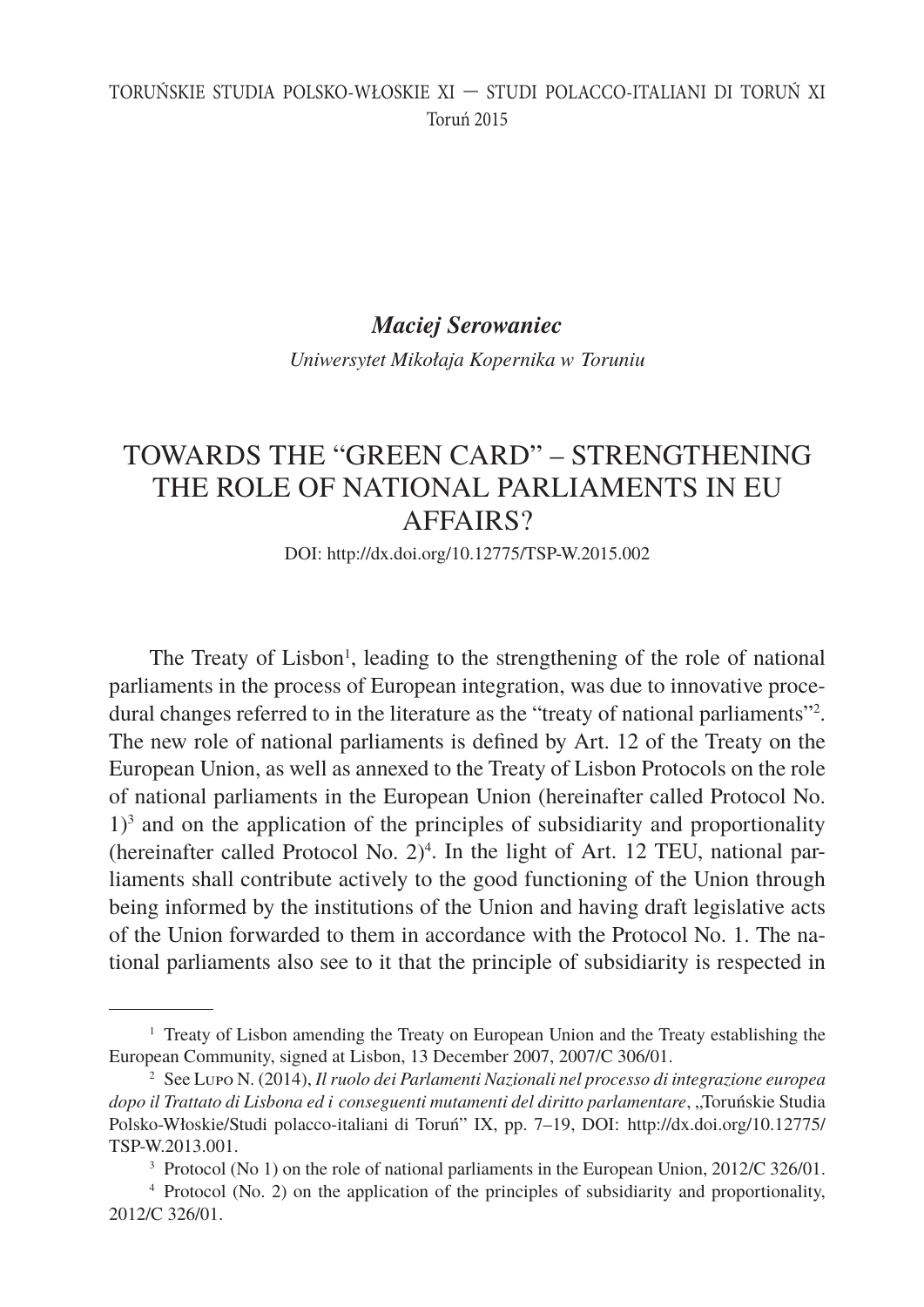accordance with the Protocol No. 2. Moreover, they take part, within the area of freedom, security and justice, in the evaluation mechanisms for the implementation of the Union policies in that area and by being involved in the political monitoring of Europol and the evaluation of Eurojust's activities. The real impact of the national parliaments on the scope and pace of integration processes is expected to be made by their taking part in the revision procedures of the Treaties and being notified of applications for accession to the Union. National parliaments should also take part in the inter-parliamentary cooperation between national parliaments and with the European Parliament, in accordance with the Protocol on the role of national parliaments in the European Union.

After and even in the run-up to the ratification of the Lisbon Treaty, national parliaments have implemented new procedures to apply the instruments in practice. However, five years from the entry of the Lisbon Treaty into force, national parliaments are still evaluating the means of their influence and control over the EU law and policies<sup>5</sup>. National parliaments would determine their own position and contribute to further development in the European cooperation by becoming more actively involved in the decision-making of the European Union<sup>6</sup>. Not just as the guardians of the subsidiarity principle, granted the possibility to block and delay draft laws, but also as proactive players in a constructive sense, with a right to invite the European Commission to table legislative proposals either to create new legislation or to amend the existing one. The role of national parliaments can be increased if they as such have more influence on the content of legislation<sup>7</sup>. The yellow and orange cards only deal with the question of subsidiarity<sup>8</sup>. The introduction of a "green card" would give national parliaments a stronger voice in the legislative process with regard to the content of legislative proposals<sup>9</sup>.

<sup>&</sup>lt;sup>5</sup> See KIIVER P. (2012), *The Early Warning System for the Principle of Subsidiarity. Constitutional theory and empirical reality*, Routledge, Oxford, p. 11.

<sup>6</sup> See Jaskiernia J. (2014), *Rola parlamentów narodowych w procesie integracji europejskiej po traktacie z Lizbony i konieczne zmiany w prawie parlamentarnym*, "Toruńskie Studia Polsko-Włoskie/Studi polacco-italiani di Toruń" IX, pp. 59–61, DOI: http://dx.doi.org/10.12775/ TSP-W.2013.004.

<sup>7</sup> See Serowaniec M. (2014), *Europeanisation of the traditional (ordinary) functions of the*  Parliament of the Republic of Poland after the Lisbon Treaty, "Annales Universitatis Apulensis, Series Jurisprudentia"17, pp. 92–103.

<sup>8</sup> See Mik. C. (a cura di) (2014), *Parlamenty narodowe wobec zasady pomocniczości w świetle prawa i praktyki Unii Europejskiej*, Wydawnictwo Sejmowe, Warszawa; see also Witkowski Z., Serowaniec M. (2014), *Przesłanki naruszenia zasady pomocniczości przez akty ustawodawcze Unii Europejskiej w świetle uzasadnionych opinii przyjętych przez Sejm i Senat RP*, "Gdańskie Studia Prawnicze" XXXI, pp. 997-1007.

<sup>9</sup> See Groen A., Christiansen T. (2015), *National Parliaments in the European Union: Conceptual Choises in the European Union's Constitutional Debate*, in: C. Hefftler, Ch. Neuhold,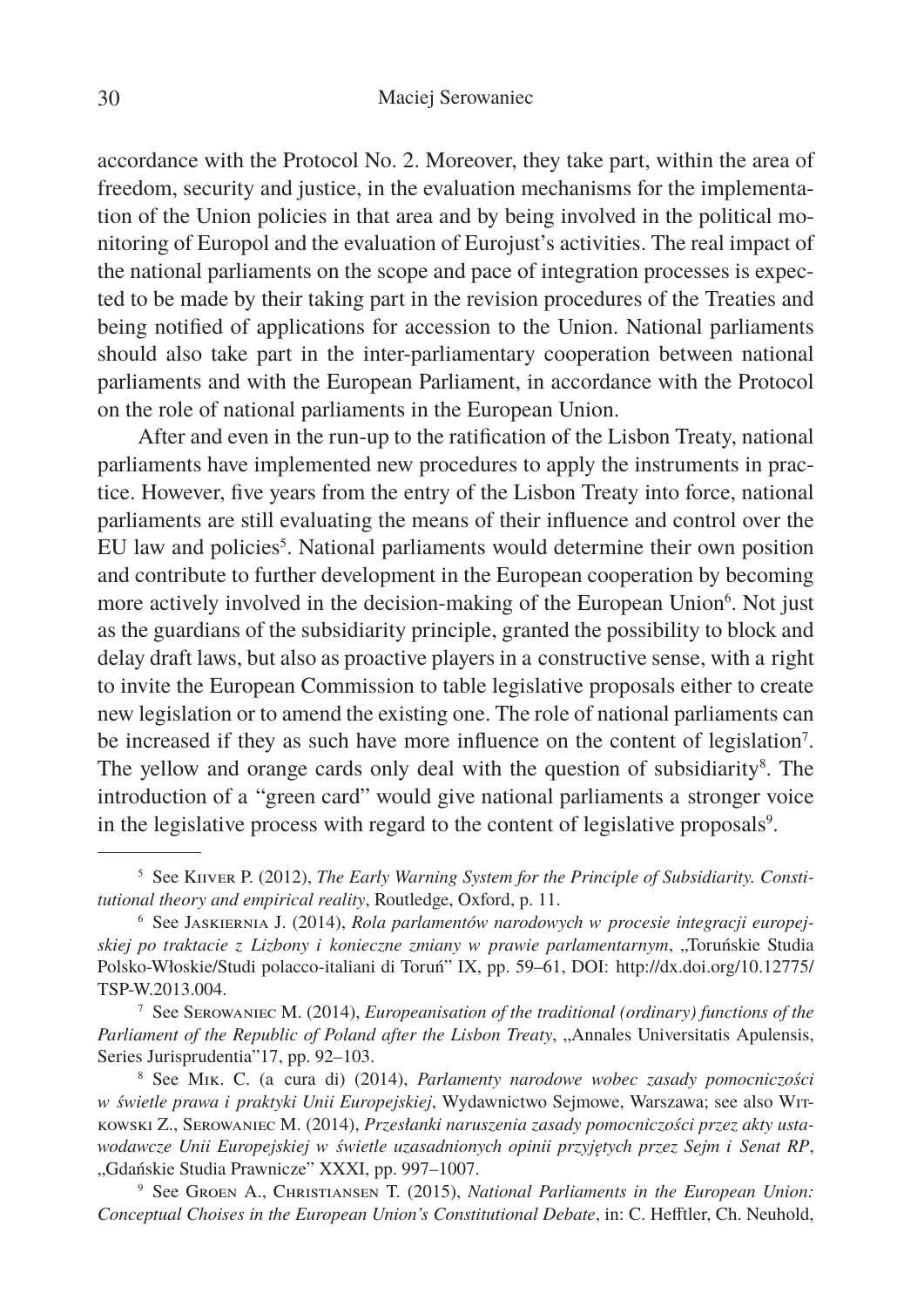Reflections on the role of national parliaments were launched at the COSAC Chairpersons' meeting in Athens on 26–27 January 2014, where the Danish Folketing presented a paper entitled *Twenty-three recommendations to strengthen the role of national parliaments in changing European governance<sup>10</sup>. According* to the Folketing the national parliaments' influence on European decision-making through the Yellow Card procedure depends on the number and quality of the reasoned opinions submitted. In order to achieve successful subsidiarity checks it is therefore necessary that the national parliaments conduct the subsidiarity checks as early and thoroughly as possible, even before the adoption of proposals by the Commission. A better and earlier coordination between national parliaments would improve the quality of the outcome from the subsidiarity checks $11$ .

The Folketing was of the opinion that the national parliaments can contribute to further developing European cooperation by becoming more actively involved in the decision-making of the European Union. Not just as the guardians of the subsidiarity principle, with the possibility to block and delay draft laws, but also as proactive players in a constructive sense with a right to invite the European Commission to table legislative proposals either to create new legislation or to amend the existing one. The Folketing stated that the "green card" would further allow the national parliaments to review and comment on the content of a legislative proposal within a 10-week deadline. If 1/3 of national parliaments agree on a position to change the proposal, the Commission should take into account the position of the parliaments and explain if it does not. If national parliaments do not reach a common position on the proposal within the 10-week deadline, a green light to proceed with the decision making procedure is automatically given. The Folketing added that the quality of reasoned opinions can be improved through development of common criteria and arguments and through debates between parliaments on responses to reasoned opinions and yellow cards. If national parliaments identify proposals of particular importance and common concern, their coordination under the subsidiarity procedure can be improved. Several national parliaments already follow the practice of drawing up a list with proposals of particular interest, but it would be of great value

O. Rozenberg, J. Smith (eds.), *The Palgrave Handbook of National Parliaments and the European Union*, Macmillan, p. 57.

<sup>10</sup> Folketinget (2014): *Twenty-three recommendations to strengthen the role of national parliaments in a changing European governance*, http://renginiai.lrs.lt/renginiai/ EventDocument/6fa11f98-fc15-4443-8f3f-9a9b26d34c97/Folketing\_Twenty-three%20recommendations\_EN.pdf, accessed 10 July 2015.

 $11$  Ibid., p. 4.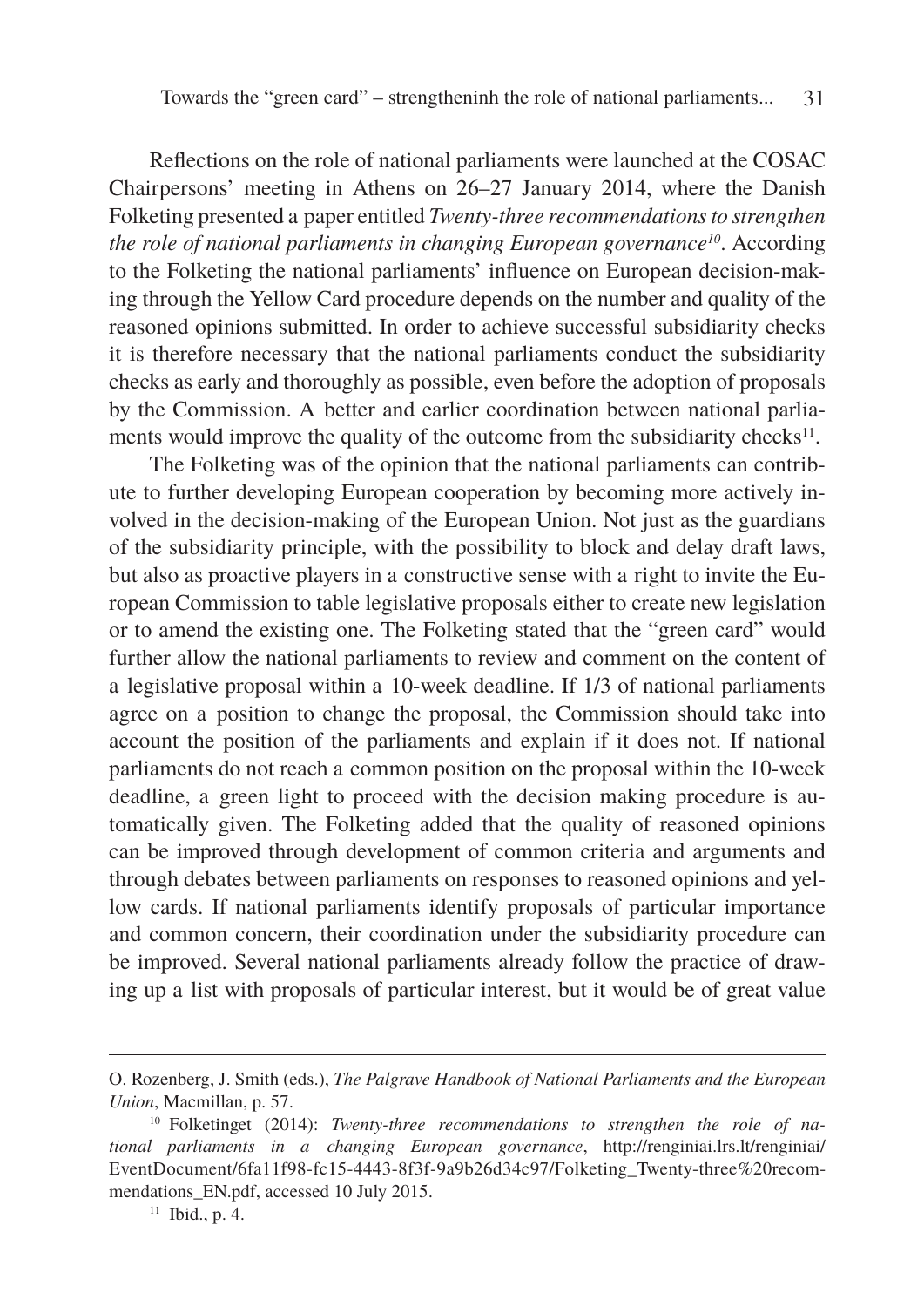to national parliaments in their planning if all parliaments had identified such proposals at an early stage $12$ .

On 11 March 2014, the European Union Committee of the UK House of Lords adopted a report entitled *The Role of National parliaments in the European Union*13. This report was the result of an extensive enquiry by the House of Lords with evidence being given by many key actors, including the Vice-President of the European Commission – M. Šefčovič. The suggestions in the report relate to national parliaments' early engagement in policy proposals, establishment of a direct contact with Commissioners and Commission officials, introduction of a "green card", changes to the subsidiarity control mechanism, interparliamentary cooperation and economic and financial governance. In principle, the House of Lords agreed that there should be a way for a group of likeminded national parliaments to make constructive suggestions regarding the EU policy initiatives, which may include reviewing the existing legislation, complementing the existing "yellow card" with a "green card"14. The European Union Committee noted that the concerns raised in relation to intruding on the Commission's formal right of initiative, would cause the national parliaments to envisage the "green card" as a recognition of a right of a number of parliaments working together to make constructive policy or legislative suggestions, including reviews or repeals of the existing legislation, without creating a formal right for parliaments to initiate legislation. But the "green card" agreement would need to include an undertaking by the Commission to consider such suggestions carefully, and either bring forward appropriate legislative or other proposals (or consult on them), or explain why it had decided not to take the requested action<sup>15</sup>.

The European Union Committee of the House of Lords suggested that the reasoned opinion procedure can, and must, be made more effective. It is an important way in which national parliaments can contribute to the making of EU legislation; and can thereby enhance the quality and legitimacy of that legislation. The key elements of the procedure, including its scope, deadlines, and the effect of a yellow card being issued, are set out in the EU Treaties and could only formally be changed through a revision of the Treaties. However, it would be possible for the Member States acting together in the Council, in co-operation with the European Commission, to agree on a package of improvements. The

<sup>12</sup> Ibid., p. 2–4.

<sup>&</sup>lt;sup>13</sup> British House of Lords (2014): 'The Role of National Parliaments in the European Union', Ninth Report to the European Union Committee, http://www.publications.parliament.uk/pa/ ld201314/ldselect/ldeucom/151/151.pdf, accessed 10 July 2015.

<sup>14</sup> Ibid., p. 20.

 $15$  Ibid.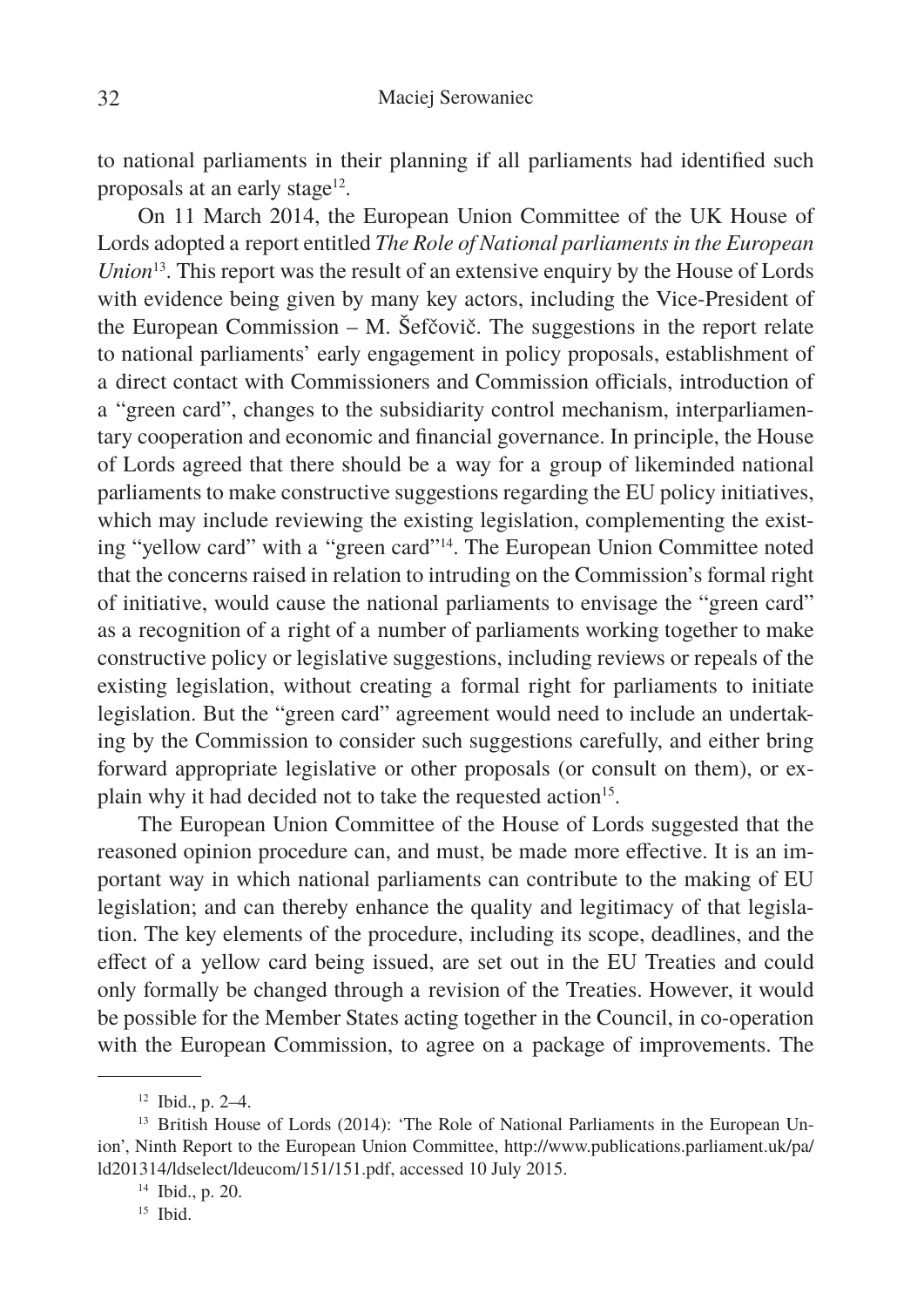parliaments, Council and Commission could undertake to operate the reasoned opinion procedure consistently with the agreed changes. While there may be a useful role for COSAC in sharing practical experience in how to conduct subsidiarity assessments and how to prepare an effective reasoned opinion, we do not think that it would be sensible to attempt a more precise definition of the subsidiarity principle than the definition that is already set out in the EU Treaties. The House of Lords European Union Committee concluded in a report: "in the light of our experience to date we consider that the reasoned opinion procedure set out in Protocol 2 to the Treaties must be considerably strengthened if it is to become an effective tool for engaging national parliaments in the development of EU legislation"16.

In addition, the British government considers that national parliaments should have the power to allow them, while working together, to block proposals through the introduction of a red card. This would mean that if a sufficient threshold of national parliaments find that a proposal violates the subsidiarity or proportionality principles, the European Commission will withdraw the proposal. This offers the best way to ensure, following the exhaustion of all opportunities for upstream engagement, that when a proposal raises subsidiarity or proportionality concerns national parliaments can be assured that their position will have an impact<sup>17</sup>.

According to the House of Lords it is vital that national parliaments should have a recognised opportunity for their voices to be heard during the later stages of legislative negotiations, particularly when those negotiations result in major changes to draft legislation. The EU Committee also suggested that the Council consider making a commitment that if a legislative proposal is significantly altered during its consideration by the co-legislators, the Council will allow sufficient time, and no less than 12 weeks, for each national parliament to scrutinise the new or significantly altered elements of the proposal. This would be a logical development of the role of national parliaments in the EU policymaking and without such a commitment there will remain a fundamental gap in the legislative process<sup>18</sup>.

On 20 May 2014, the Dutch Tweede Kamer adopted a report entitled *Ahead in Europe – on the role of the Tweede Kamer and national parliaments in the* 

<sup>16</sup> Ibid., p. 25–31.

<sup>&</sup>lt;sup>17</sup> Government Response to the House of Lords European Union Committee Report HL 151 of Session 2013–14 The Role of National Parliaments in the European Union Presented to Parliament by the Secretary of State for Foreign and Commonwealth Affairs by Command of Her Majesty July 2014, p. 18.

<sup>18</sup> British House of Lords (2014), 'The Role of National Parliaments…', p. 31.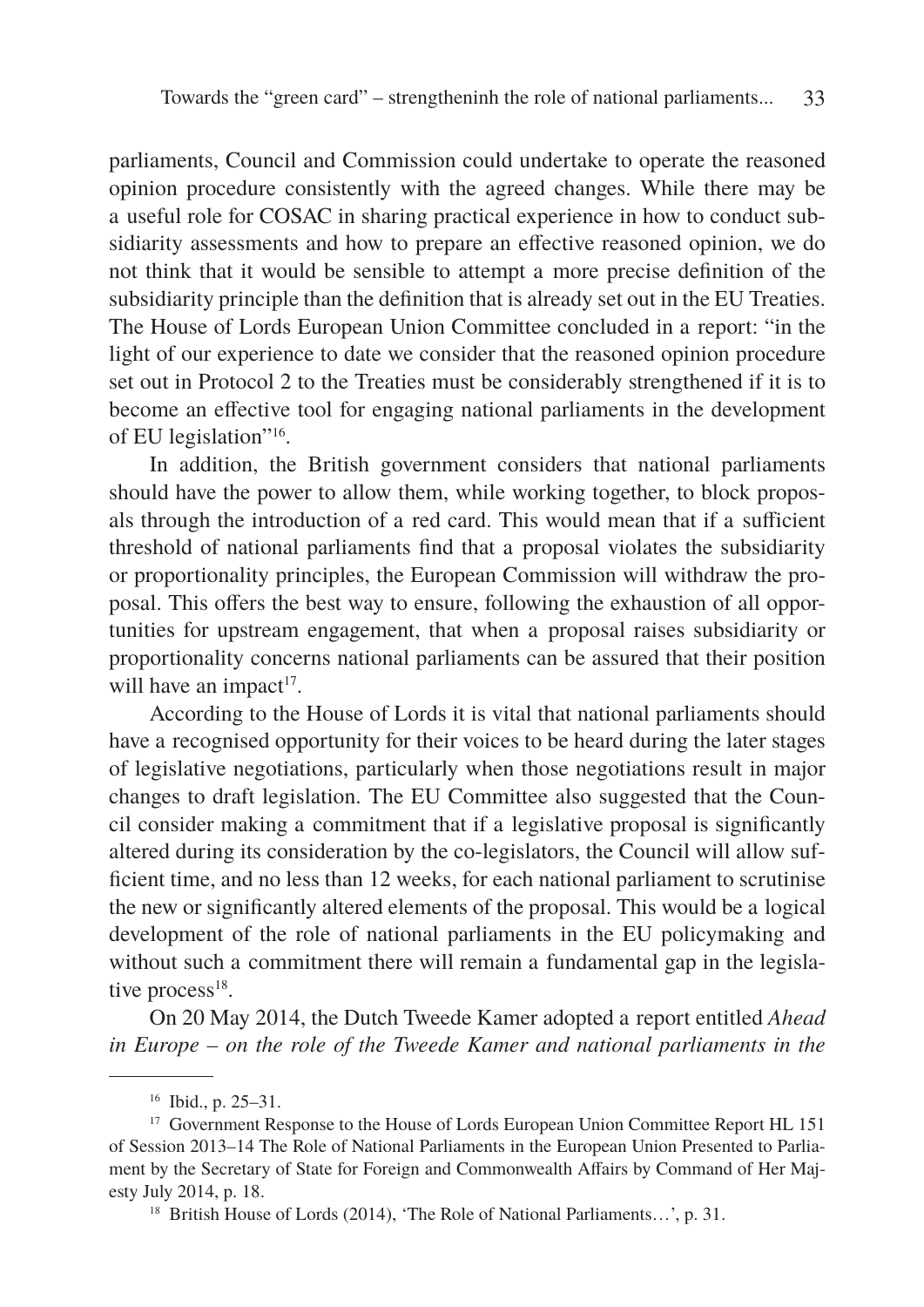*European Union*<sup>19</sup> with recommendations on how national parliaments could improve their working methods and enhance their cooperation with other parliaments, with a focus on transparency and effectiveness as key factors for legitimacy. The Dutch House of Representatives suggested that only the threat that national parliaments might, after a long internal drafting process, still reject a proposal that has been published can force the Commission from the outset to improve its consideration of how a proposal might be received by the different parliaments. This is to the benefit of the quality of legislation and regulations. In recent years, the Commission has indeed invested heavily in impact assessments and better regulation. With the yellow card, the discussion on subsidiarity has entered a second phase. Originally, the concept was used mainly in relation to the internal market. Now, subsidiarity is frequently used in discussions on limiting European regulation. For this reason the parliaments should agree, *via* interparliamentary cooperation, to consider together, in good time, those legislative proposals that on the basis of a first appraisal are considered to be priorities and that qualify for a subsidiarity test<sup>20</sup>. Secondly, in close cooperation with the group of 41 (European Affairs chairpersons) that is to be set up, a standard paragraph should be developed that could serve as an opening paragraph of every reasoned opinion (subsidiarity objection from a national parliament), so that the European Commission would immediately be able to see that the submission concerned an objection related to the yellow card procedure $21$ .

The Tweede Kamer was favourable to the idea of a "green card", which parliaments, in a form of joint action, could use to propose new European policies to the European Commission. This would include the possibility of a proposal to amend or revoke the existing legislation. Here one should note that nothing stands in the way of parliaments making such a proposal now. A group of countries that is gathered around a theme (cluster of interest) could draw a green card<sup>22</sup>.

According to the House of Representatives the idea of introducing a "red card" – a test at the end of the decision-making process, which could lead to an agreement that has been reached by the Council and the European Parliament being rejected by a majority of national parliaments – is hampered by legal objections. After all, such cases involve a legitimate European decision; although

<sup>&</sup>lt;sup>19</sup> Tweede Kamer (2014): Ahead in Europe Report on the role of the Tweede Kamer and national parliaments in the EU, http://www.houseofrepresentatives.nl/sites/www.houseofrepresentatives.nl/files/news\_items/ahead\_in\_europe\_tcm181-238660\_0.pdf, accessed 10 July 2015.

<sup>20</sup> Ibid., p. 29.

<sup>21</sup> Ibid., p. 30.

 $22$  Ibid.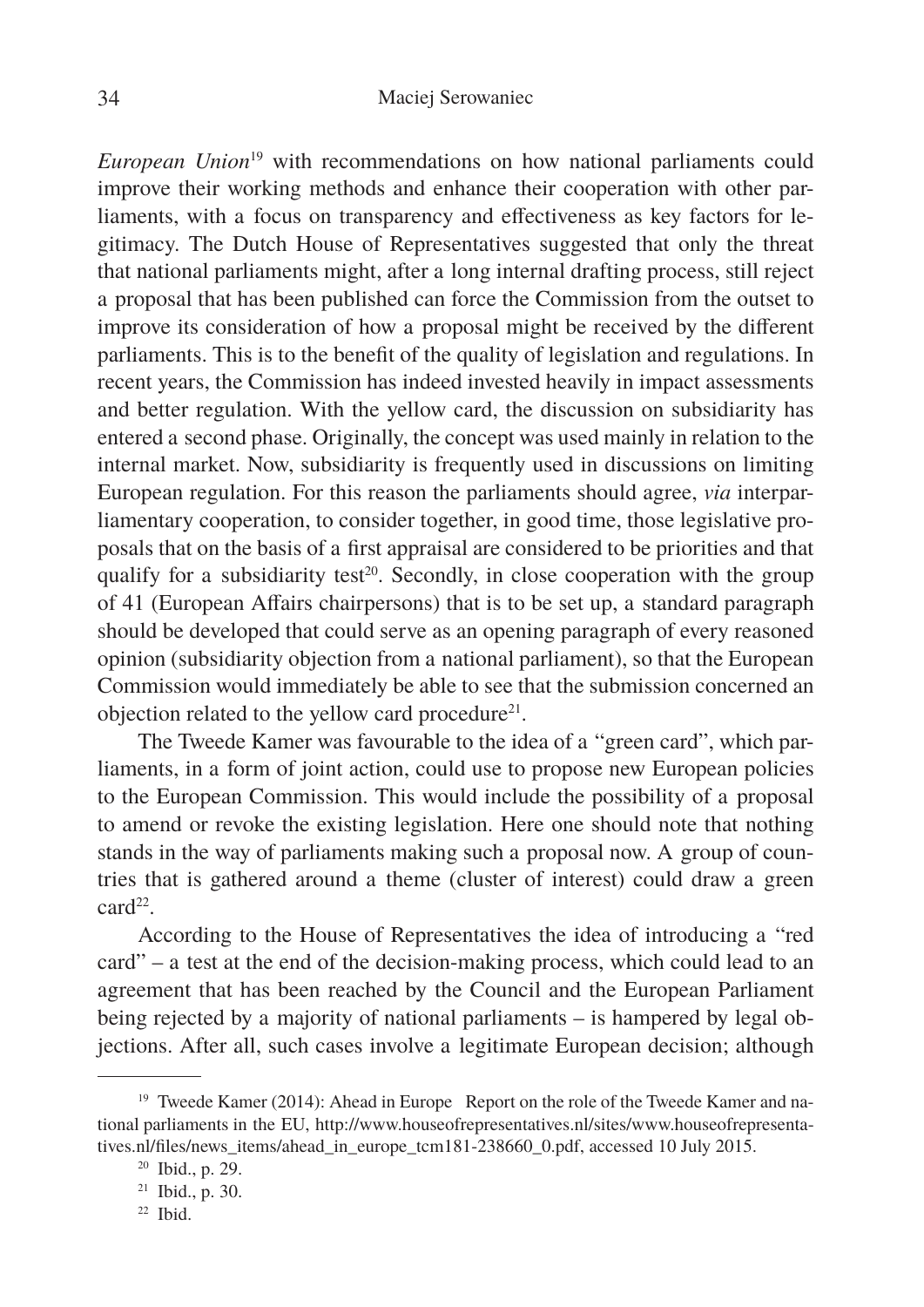many opportunities for steering the process still remain in the follow-up phase. The national parliaments must engage in timely monitoring in the drafting phase and when legislation is being addressed $23$ .

Although the reports from the Danish Folketing, the UK House of Lords and the Dutch Tweede Kamer differ in content, they have certain similarities. In particular, all three chambers suggest that national parliaments should have a more proactive role, and in particular that they should have the possibility to suggest to the European Commission to table new proposals. All three reports emphasise that the increasing involvement of national parliaments in the pre-legislative phase is necessary in order to influence the Commission's proposals. The three reports also suggest improvements to the subsidiarity control mechanism as regards the coordination of national parliaments' opinions. The UK House of Lords and the Dutch Tweede Kamer suggested substantial changes to the subsidiarity control mechanism, aimed at giving more effect to national parliaments' reasoned opinions. Although both chambers acknowledge that formal changes to the mechanism would require a treaty change, they have suggested that changes be made in the form of an informal agreement or a commitment from the European Commission to national parliaments. In addition the UK House of Lords expressed its view that a set of "best practices" could be drawn up, with an aim to share such amongst the parliaments/chambers. These could however also include a format for reasoned opinions and contributions; a mechanism used for communicating contributions within the context of a political dialogue to the European Commission, a mechanism for sharing contributions within the context of a political dialogue with other national parliaments and EU institutions<sup>24</sup>. Also the Belgian Sénat and the Maltese Kamra tad-Deputati would seek guidance on what format would work best for reasoned opinions. Moreover, the Latvian Saeima was of the opinion that informal guidelines would bring about a greater degree of uniformity among national parliaments in drafting their reasoned opinions and political dialogue contributions, which, in turn, could greatly facilitate the European Commission's task in responding to these submissions<sup>25</sup>.

Another idea on how to increase the constructive engagement of national parliaments in the EU decision-making process is the so-called "green card"

<sup>23</sup> Ibid.

<sup>&</sup>lt;sup>24</sup> Report from the European Commission. Annual report 2014 on relations with national parliaments [COM(2015) 316 final], p. 9–10, http://eur-lex.europa.eu/legal-content/EN/TXT/PDF /?uri=CELEX:52015DC0316&from=EN, accessed 14 July 2015.

<sup>&</sup>lt;sup>25</sup> Report from the European Commission. Annual report 2014 on Subsidiarity and Proportionality [COM(2015) 315 final], p. 5, http://eur-lex.europa.eu/legal-content/EN/TXT/PDF/?uri=C ELEX:52015DC0316&from=EN, accessed 15 July 2015.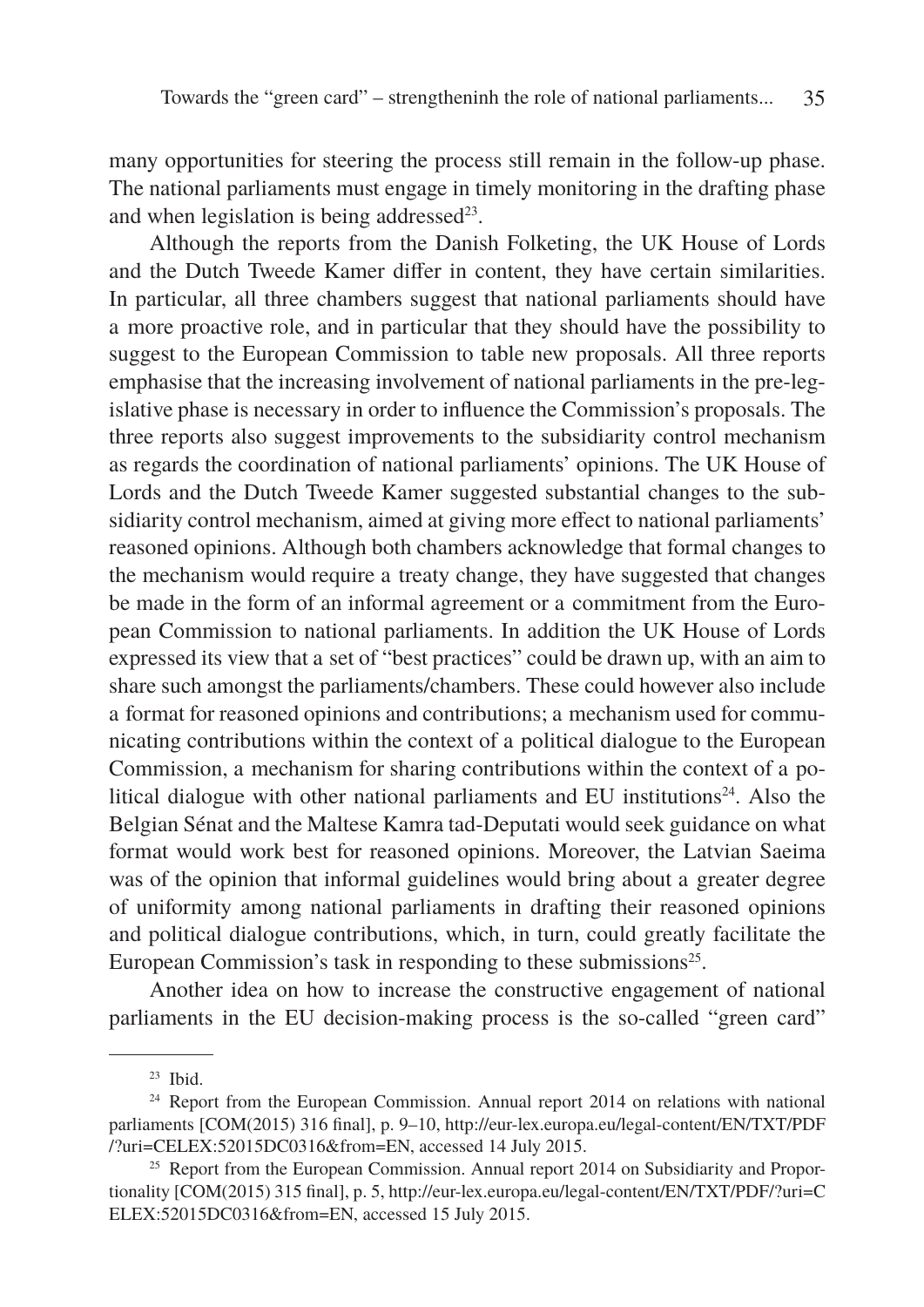proposal. The UK House of Lords' discussion paper outlined some concrete proposals on the main elements of the "green card"26. The procedure should be open to any chamber of a national parliament to propose a draft green card on a specific issue. Therefore, each national parliamentary chamber should agree on its own internal process for filing the proposal of a draft green card. The "green card" procedure would allow national parliaments to propose new policies or legislation to the Commission, including amending or repealing the existing EU laws. The proposed green cards should outline the legislative action proposed in sufficient detail for the Commission, as the ultimate recipient of any green card, to make a considered response. Although the House of Lords do not seek to prescribe a set form, it might be useful for the "green cards" to include:

- 1) a summary of the reasons behind the proposed action;
- 2) the anticipated benefits;
- 3) the preferred type of legislation (e.g. Directive);
- 4) a possible legal base.

Secondly, before proposing a green card, a chamber may wish to consult other chambers informally via the network of national parliament representatives. Informal cluster meetings could be useful to discuss possible green cards, but whether or not to hold one should be a matter for the chamber considering making a proposal. Alternatively, meetings between parliamentarians and officials in the margins of relevant interparliamentary conferences may be useful, avoiding additional travel expenditure. A chamber wishing to propose a green card should also prepare a draft letter to the European Commission (according to the criteria related to the "Content and Scope" agreed by national parliaments) and disseminate this to all other chambers inviting them to sign the green card. Certainly, the green card should reach an agreed minimum threshold of signatories within a certain time-frame. Agreeing on certain criteria will not only lend political weight to a green card, but will ensure that the number of draft green cards "on the table" does not become excessive. One possible set of thresholds could mirror the existing yellow card procedure, so that:

- 1) the period available for co-signing a green card could be eight weeks from the date of a proposing chamber circulating a draft;
- 2) each national parliament could have two votes, with each chamber having one vote each in bicameral systems;

<sup>&</sup>lt;sup>26</sup> Towards a "green card" – Letter from Lord Boswell of Aynho, Chairman of the European Affairs Committee of the House of Lords, http://www.parliament.uk/documents/lords-committees/ eu-select/COSAC/20150128%20Letter%20to%20Chairpersons.pdf, accessed 15 July 2015.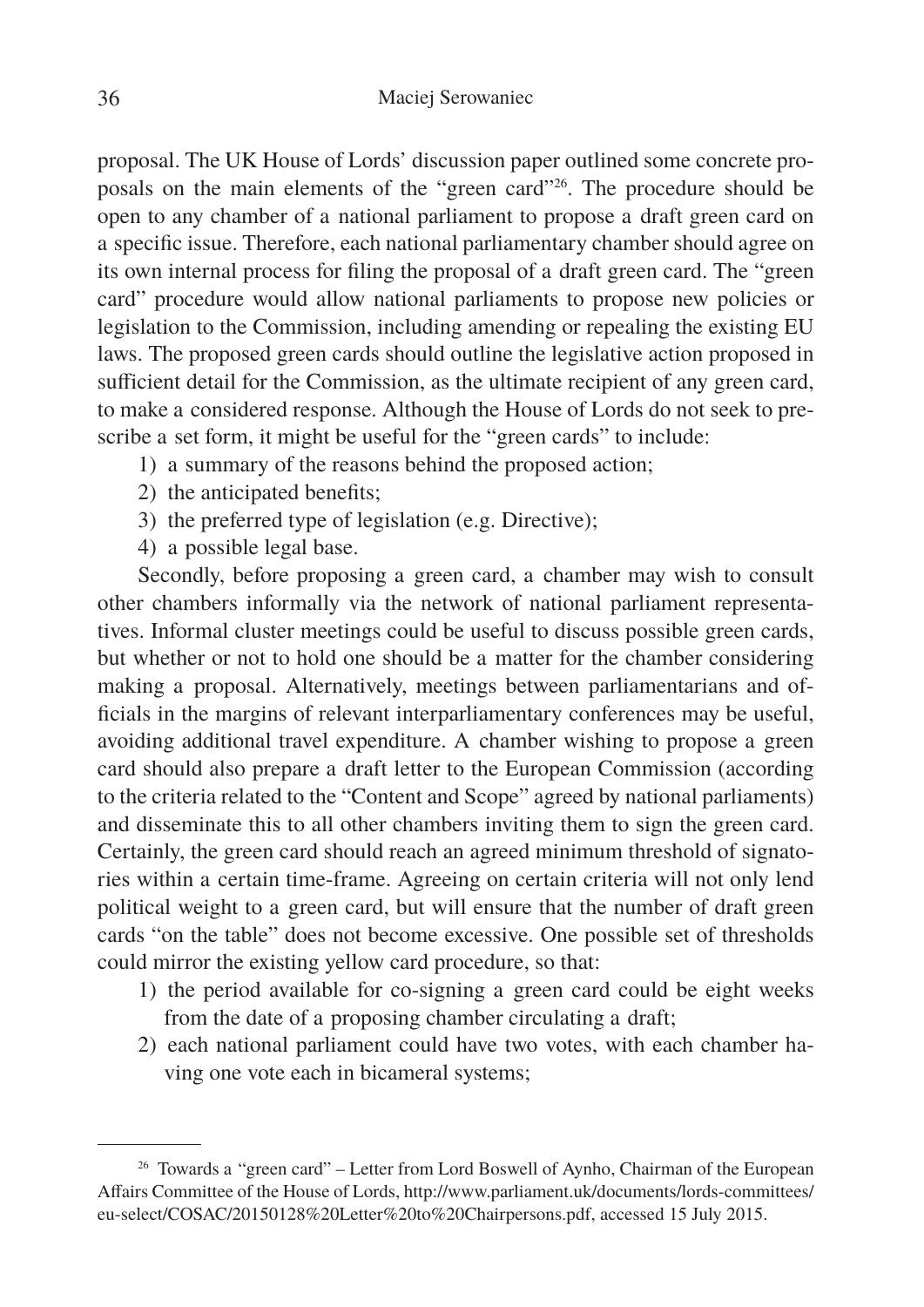3) a draft proposal would qualify as a green card if, within the agreed time frame, chambers representing one quarter of all available votes agree to co-sign the proposal.

Once the threshold is reached, the proposing chamber should send the cosigned text to the Commission under the political dialogue, making clear that the proposal is considered by national parliaments to be a green card. But if a proposal fails to reach the required thresholds, the proposing chamber may wish to send it to the Commission under a political dialogue, however, it should not be presented as a "green card" unless it has met the threshold agreed by national parliaments<sup>27</sup>.

The European Union Committee of the House of Lords hope that the European Commission will respond positively to the green card initiative by making a renewed political commitment to engagement with national parliaments. For instance, the European Commission could commit to publishing a formal response to a green card within a specified deadline (e.g. 8 or 12 weeks), saying whether or not it intends to take the proposed action, and presenting its reasons; or the relevant Commissioner could go to the proposing chamber to respond in person to the green card, with all co-signatories being invited to attend such a meeting. It may be also useful for the first green card to state explicitly what type of response national parliaments wish the Commission to make in relation to green cards.

Along similar lines, the XLIX COSAC in its Contribution called on the Commission "to give special attention and consideration to opinions on a specific legislative proposal" when issued by "at least one third of national parliaments". The Commission is invited to update national parliaments in advance in writing or at a subsequent COSAC Chairpersons' or plenary meeting or at any other appropriate and relevant interparliamentary conference organised by the Presidency on its reactions to any such requests or any political contributions so received as set out above28. COSAC considered furthermore that national parliaments should be more effectively involved in the legislative process of the European Union not just as the guardians of the subsidiarity principle but also as active contributors to that process. This goes beyond the adoption of reasoned opinions on draft legislative acts which may block those acts and would involve a more positive, considered and holistic view under which parliaments could

<sup>&</sup>lt;sup>27</sup> The "Green Card": discussion paper – Lord Boswell of Aynho, House of Lords, 19 January 2015, http://www.tweedekamer.nl/downloads/document?id=87c6d271-d5d7-4e7ab42c-90a83c05a48b&title=The%20%E2%80%9CGreen%20Card%E2%80%9D%3A%20discussion%20paper.pdf, accessed 12 July 2015.

<sup>&</sup>lt;sup>28</sup> See it. 30 and 31 of the Contribution of the XLIX COSAC Dublin, 23–25 June 2013.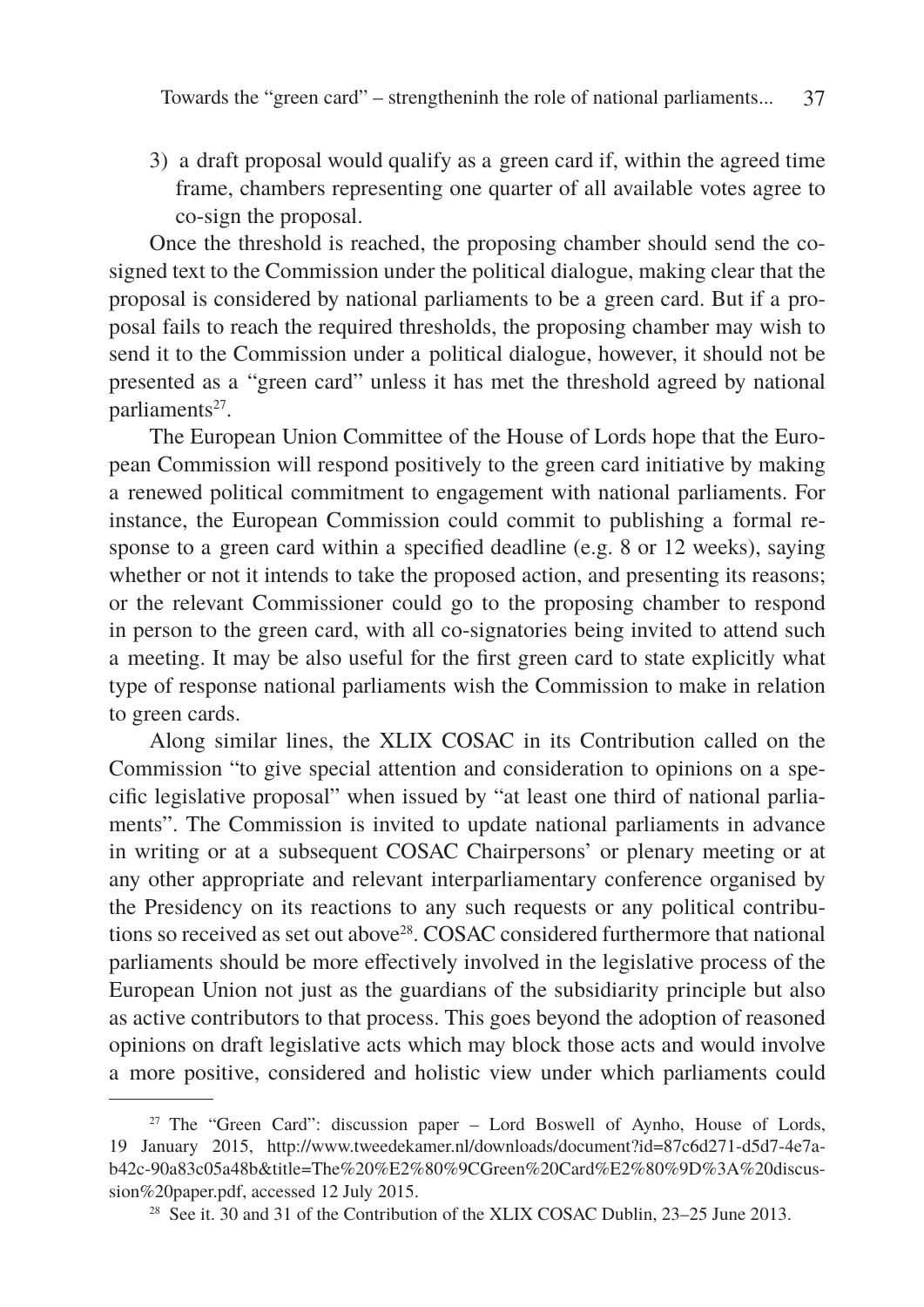invite the Commission to develop legislative proposals which they believe to be necessary or to review and adapt the existing proposals to specific stated reasons. Also during the 53th meeting of the COSAC Chairpersons, which took place in Riga from 31 May to 2 June 2015, a mandate was given to the Luxembourg Presidency to set up a working group to strengthen political dialogue through the introduction of a "green cards" as well as the improvement of the "yellow card" procedure, as the contributions at this meeting show. According to this text, the "green cards" would improve existing political dialogue and encourage national parliaments wishing to take a proactive role to submit constructive and nonbinding suggestions on policy measures or legislative proposals to the European Commission, without prejudicing its right to initiate legislation<sup>29</sup>.

Only the Lithuanian Seimas, Cyprus Vouli ton Antiprosopon, Czech Senát, Dutch Tweede Kamer, Danish Folketing and Italian Camera dei deputati had adopted an official position on the introduction of "green cards". The Lithuanian Seimas considered that the broad dialogue of national parliaments, including their dialogue with European citizens, should contribute to the formation of EU policies. It was of the opinion that in order to give national parliaments the opportunity to play a constructive role in policy formulation at the EU level, it was necessary to improve cooperation among national parliaments and coordination of their actions, and therefore to strengthen not only the political dialogue with the European Commission but also communication among national parliaments. It believed that the developed political dialogue, by creating a "green card" (without amending the treaties), which encouraged the European Commission to put forward new legislative actions, and to revise, amend or repeal the existing legislative acts, including delegated or implementing acts, could be useful<sup>30</sup>. The Cyprus Vouli ton Antiprosopon stated that the "green card" procedure would further enhance the role of national parliaments in the EU decision-making<sup>31</sup>. The Czech Senát was of the opinion that the "green card" allowed for coordination of national parliaments within the framework of a political dialogue and that coordination could lead to suggestions to call for a new legislative action

 $29$  The possibility for national parliaments to make suggestions to the European Commission was at the centre of discussions during a meeting of COSAC, http://www.eu2015lu.eu/en/actualites/articles-actualite/2015/07/cosac-carton-vert/index.html, accessed 15 July 2015.

<sup>&</sup>lt;sup>30</sup> Speech by Loreta Grauzinienė, Speaker of the Seimas of the Republic of Lithuania, at the Conference of Speakers of EU Parliaments – Strengthening political dialogue, Rome, 21 April 2015, http://www3.lrs.lt/pls/inter/w5\_show?p\_r=9562&p\_d=156826&p\_k=2, accessed 10 July 2015.

<sup>&</sup>lt;sup>31</sup> Twenty-third Bi-annual Report: Developments in European Union Procedures and Practices Relevant to Parliamentary Scrutiny, Riga, 30 May–2 June 2015, p. 33, http://oide.sejm.gov. pl/oide/images/files/international/raport\_cosac\_23\_en.pdf, accessed 10 July 2015.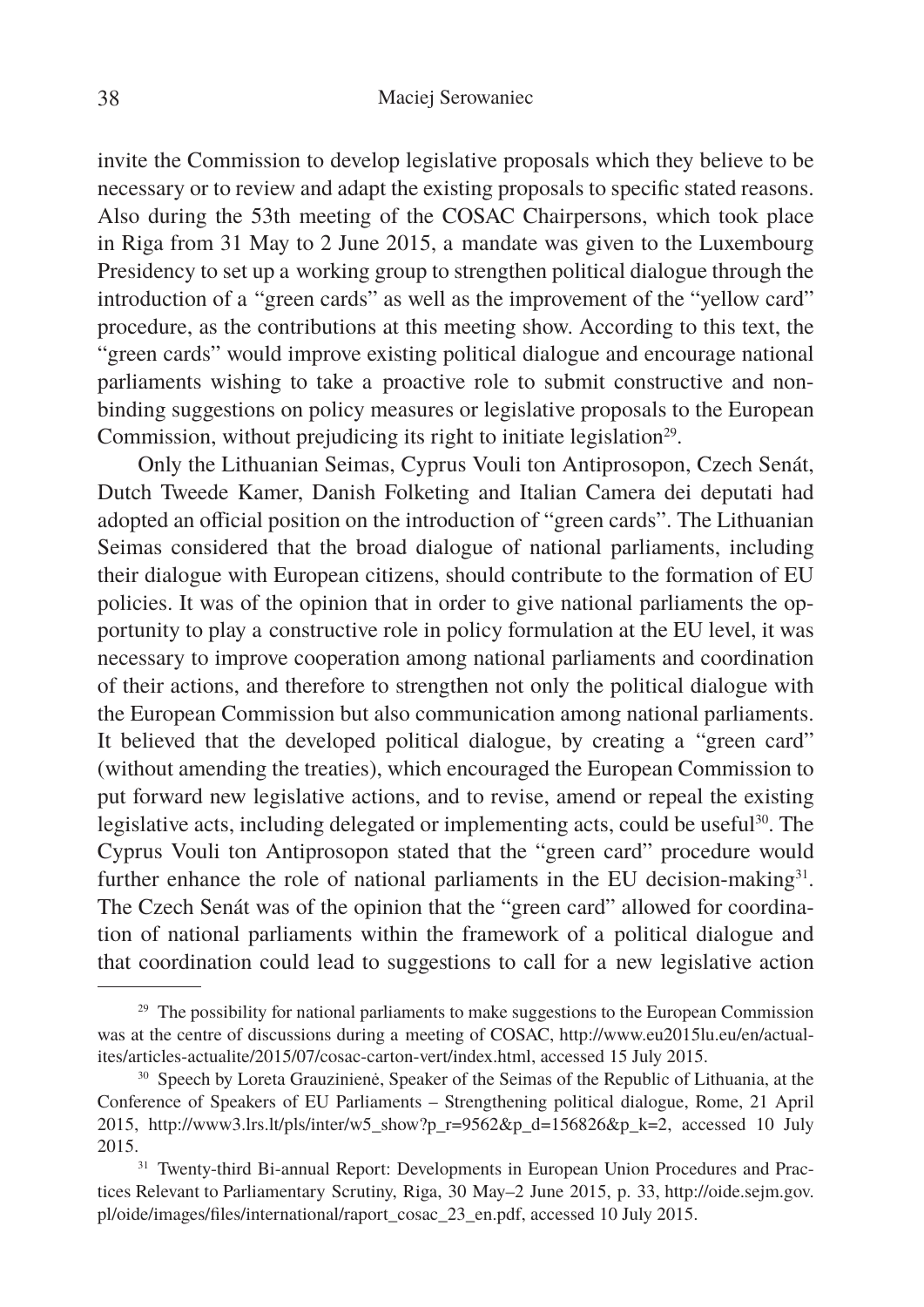or the amendment or repeal of the existing legislation. It would also enhance the political dialogue with the European Commission. The Senát agreed in principle with the measures described in the discussion paper, however it suggested to add that the national Parliament's initiation of the "green card" included an English translation, and to extend the period for co-signing the draft to six months. Lastly, it underlined that, given the importance of the "green card", the adoption by national parliaments should be taken by a body that was also competent to adopt written contributions addressed to the European Commission within a political dialogue (in its own case, the plenary)<sup>32</sup>. The Dutch Tweede Kamer assumed an official position in May 2014, in which it pointed out its support to the introduction of the "green card" and declared that this procedure should include the competence to amend or revoke the existing legislation. Furthermore, the Tweede Kamer believed that nothing stood in the way of parliaments making such a proposal now<sup>33</sup>. A group of countries gathered around a theme (cluster of interest) could issue such a card. It welcomed the proposals made by the House of Lords. The European Affairs Committee of the Danish Folketing had issued a discussion paper outlining 23 recommendations on how to enhance the role of national parliaments in the EU decision-making, one of which concerned the introduction of a "green card". In its official document adopted in December 2013, the Committee on EU Policies of the Italian Camera dei deputati stated that the political dialogue should continue to take place following the well-established practice of bilateral exchanges between the European Commission and individual parliaments, without entering into any kind of collective dialogue between the Commission and groups of national parliaments $34$ .

Some parliaments further expressed their views on the introduction of the "green card" in general terms. The Polish Senat supported the idea of strengthening the position of national parliaments. However, there were formal problems with engaging in the "green card" since there were doubts about the compliance with the existing treaties. Moreover, there was no legal basis for proactive actions in external and European relations within the framework of the Polish Constitu-

 $32$  The Senate of the Parliament of the Czech Republic  $10<sup>th</sup>$  term. Resolution of the Senate.  $106<sup>th</sup>$  resolution delivered on the 7<sup>th</sup> meeting held on 18<sup>th</sup> March 2015 on the possible introduction of a "green card" as a means of interparliamentary coordination in EU affairs, http://www.senat. cz/xqw/webdav/pssenat/original/75594/63536.

<sup>&</sup>lt;sup>33</sup> Anex to the Twenty-third Bi-annual Report: Developments in European Union Procedures and Practices Relevant to Parliamentary Scrutiny, Riga, 30 May–2 June 2015, pp. 170–171. http://oide.sejm.gov.pl/oide/images/files/international/raport\_cosac\_23\_annex\_en.pdf, accessed 12 July 2015.

<sup>34</sup> Twenty-third Bi-annual Report…, p. 32.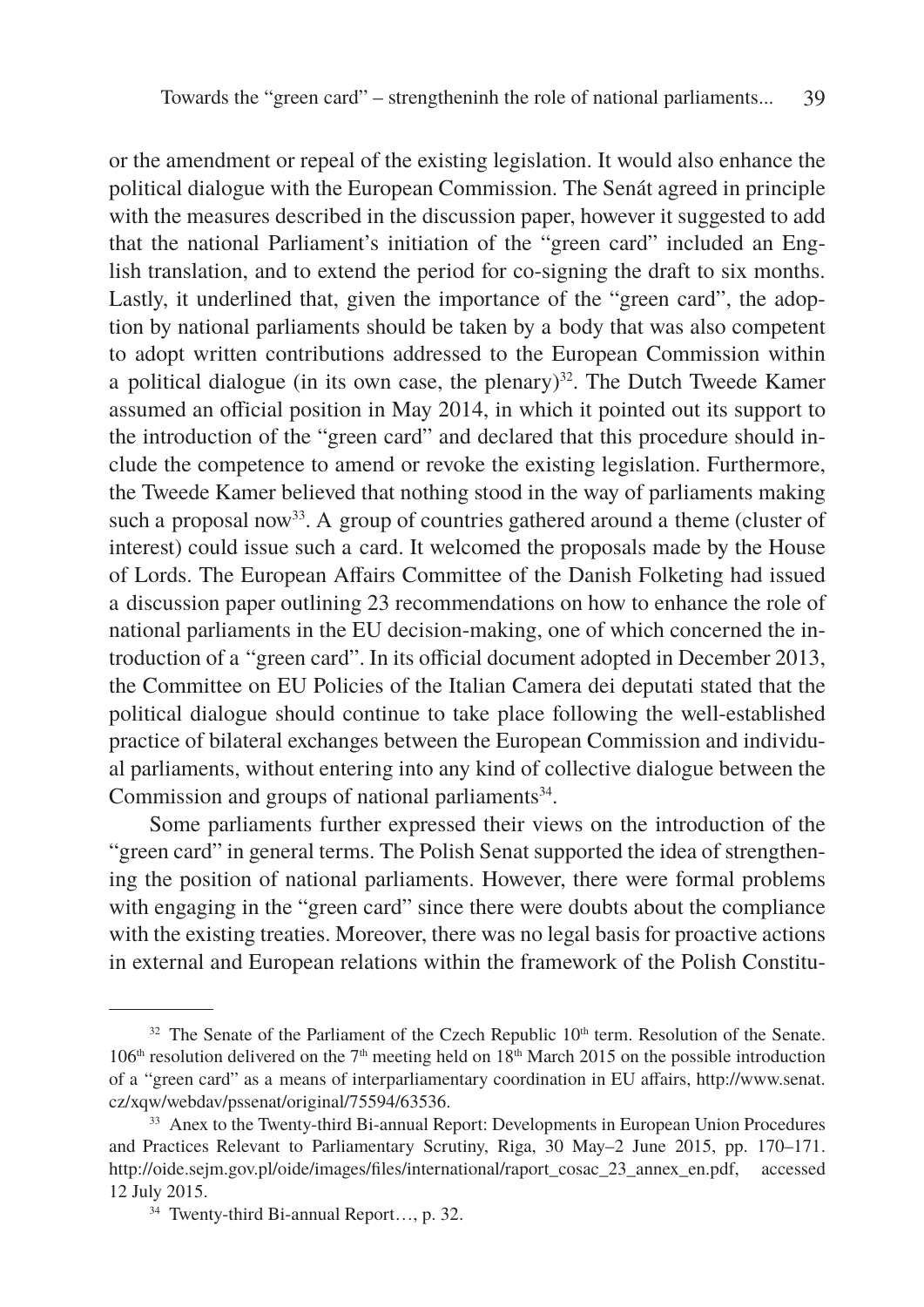tion and law. According to the Polish Constitution, only the government had the right to pursue an external policy, while the Parliament could only control and verify it. It did not have a legal basis for creating a formal procedure of issuing positions under such a procedure<sup>35</sup>. The Swedish Riksdag underlined that on the basis of the constitutional conditions that applied in Sweden, the government had the main responsibility of representing Sweden in the EU. The political dialogue between the Commission and Sweden therefore took place through the government, which was accountable to the Riksdag. It was only within the framework of the subsidiarity-check mechanism concerning draft legislative acts that the Riksdag, on the basis of the treaties, could communicate directly with the Commission. The Irish Houses of the Oireachtas explained that it had stated its openness to the idea of other parliaments on various cards, their scope, thresholds and time period in a political contribution to the European Commission in January 2015. It also acknowledged that some of these measures would require Treaty changes. With regard to this, it proposed to integrate any new mechanism into an informal inter-institutional agreement because it would then be easier to integrate new changes into any new Treaty, as the actors and stakeholders would have seen them work or not work in practice<sup>36</sup>. Some parliaments pointed out that the reason for not responding at all to the questions of the section related to the "green card", or only partly, was that they had not adopted an official position yet<sup>37</sup>. The Portuguese Assembleia da Républica added that although it had not yet discussed the issue, it was traditionally in favour of strengthening the involvement of national parliaments as concerns the scrutiny of European affairs and would most likely agree to the "green card". The UK House of Commons European Scrutiny Committee indicated that it supported initiatives to strengthen the role of national parliaments in general terms, which included the "green card" but that it had not expressed a view on specific aspects of the "green card". The Estonian Riigikogu also declared its support to the idea of a "green card" in principle<sup>38</sup>.

<sup>35</sup> See *Uprawnienia Senatu a procedura "zielonej kartki". Analiza możliwości włączenia się Senatu RP w procedurę wzmocnionego dialogu politycznego, w świetle obowiązującego w Polsce prawa – opinie prawne* Grzeszczak R., Popławska E. (2015), Opinie i Ekspertyzy 232, Biuro Analiz i Dokumentacji Zespół Analiz i Opracowań Tematycznych Kancelarii Senatu, Warszawa, http://www.senat.gov.pl/gfx/senat/pl/senatekspertyzy/2974/plik/oe-232\_do\_internetu.pdf, accessed 17 July 2015.

<sup>36</sup> Twenty-third Bi-annual Report…, p. 32.

<sup>37</sup> Ibid.

<sup>38</sup> Ibid.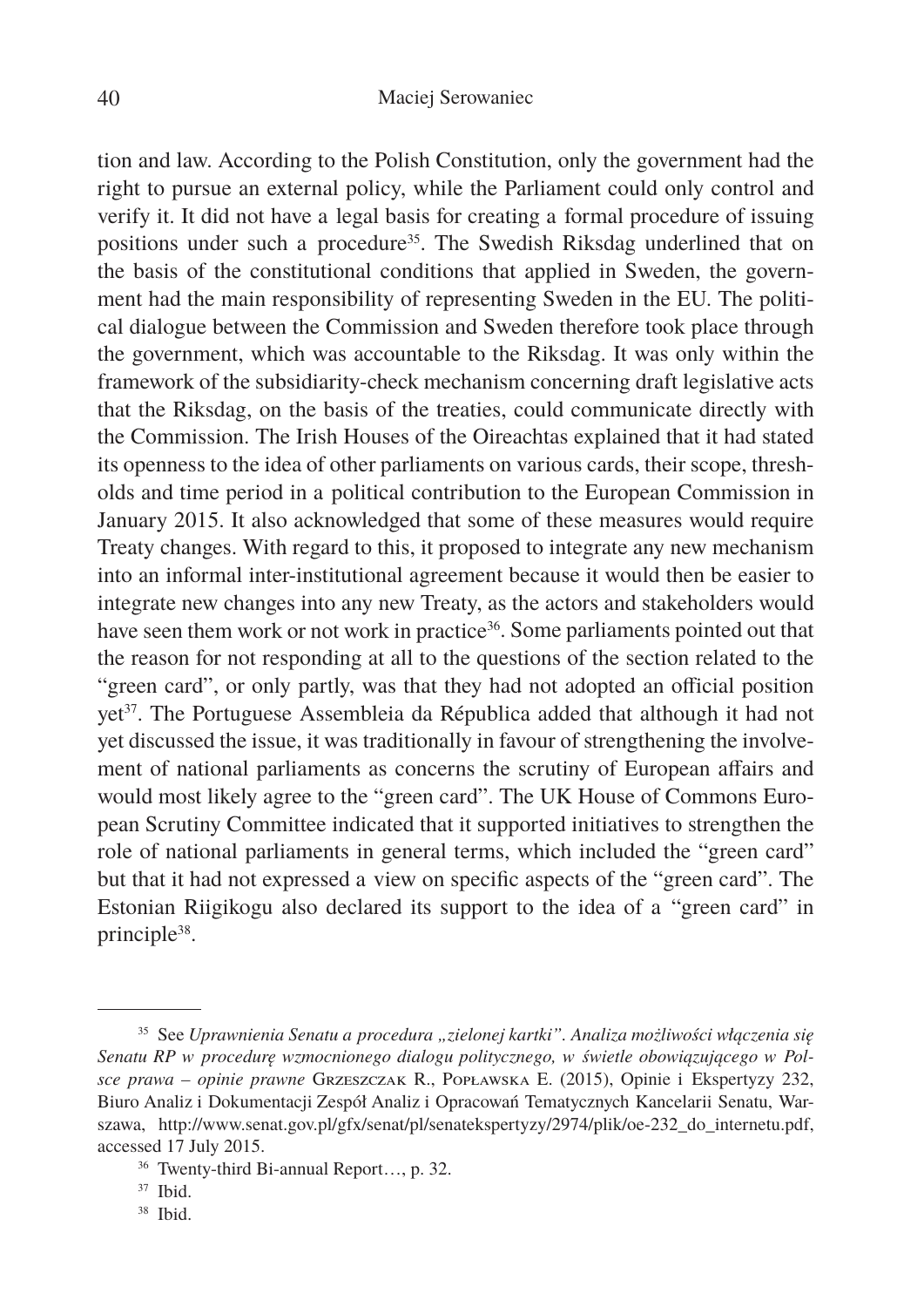The European Parliament's Committee on Constitutional Affairs had not taken a formal position on the "green card"; however, it considered it as a positive suggestion to enhance the existing political dialogue with national parliaments as long as it did not amount to a real right of legislative initiative of national parliaments, which was not foreseen by the treaties. The Committee saw this initiative as one of the most promising ways to enable national parliaments to contribute actively to the good functioning of the Union. As expressed in the European Parliament's resolution of 16 April 201439, even the early warning mechanism should be used as a channel for consultation and cooperative dialogue between the various institutions within the EU's multilevel system. This positive mechanism could increase the feeling of ownership of the legislation adopted, contribute to render it more suited to national realities and facilitate its transposition and implementation. In this sense, a better use of the provisions of the existing treaties could allow national parliaments to express their opinions concerning the need for European legislation.

Considering the fact that many EU parliaments are "still struggling to define their proper role in the European Union" even after the Lisbon Treaty has given them a formal role suggests that perhaps a better-implemented role is needed<sup>40</sup>. The national parliaments should be more effectively involved in the legislative process of the European Union not just as the guardians of the subsidiarity principle but also as active contributors to that  $process<sup>41</sup>$ . This goes beyond the adoption of reasoned opinions on draft legislative acts which may block those acts and would involve a more positive, considered and holistic view under which parliaments could invite the Commission to develop legislative proposals which they believe to be necessary or to review and adapt the existing proposals for specific stated reasons. The "green card" proposal, which would allow national parliaments to propose new policies or legislation to the Commission, could increase the constructive engagement of national parliaments in the EU decision-making process.

<sup>&</sup>lt;sup>39</sup> European Parliament resolution of 16 April 2014 on relations between the European Parliament and the national parliaments [2013/2185(INI)].

<sup>40</sup> See Kiiver P. (2011), The Early-Warning System for the Principle of Subsidiarity: The National Parliament as a Conseil d'Etat for Europe, "European Law Review" 36, pp. 98–108.

<sup>41</sup> See Cygan A. (2011), The parliamentarisation of EU decision-making? The impact of the Treaty of Lisbon on national parliaments', "European Law Review" 36, pp. 478–497.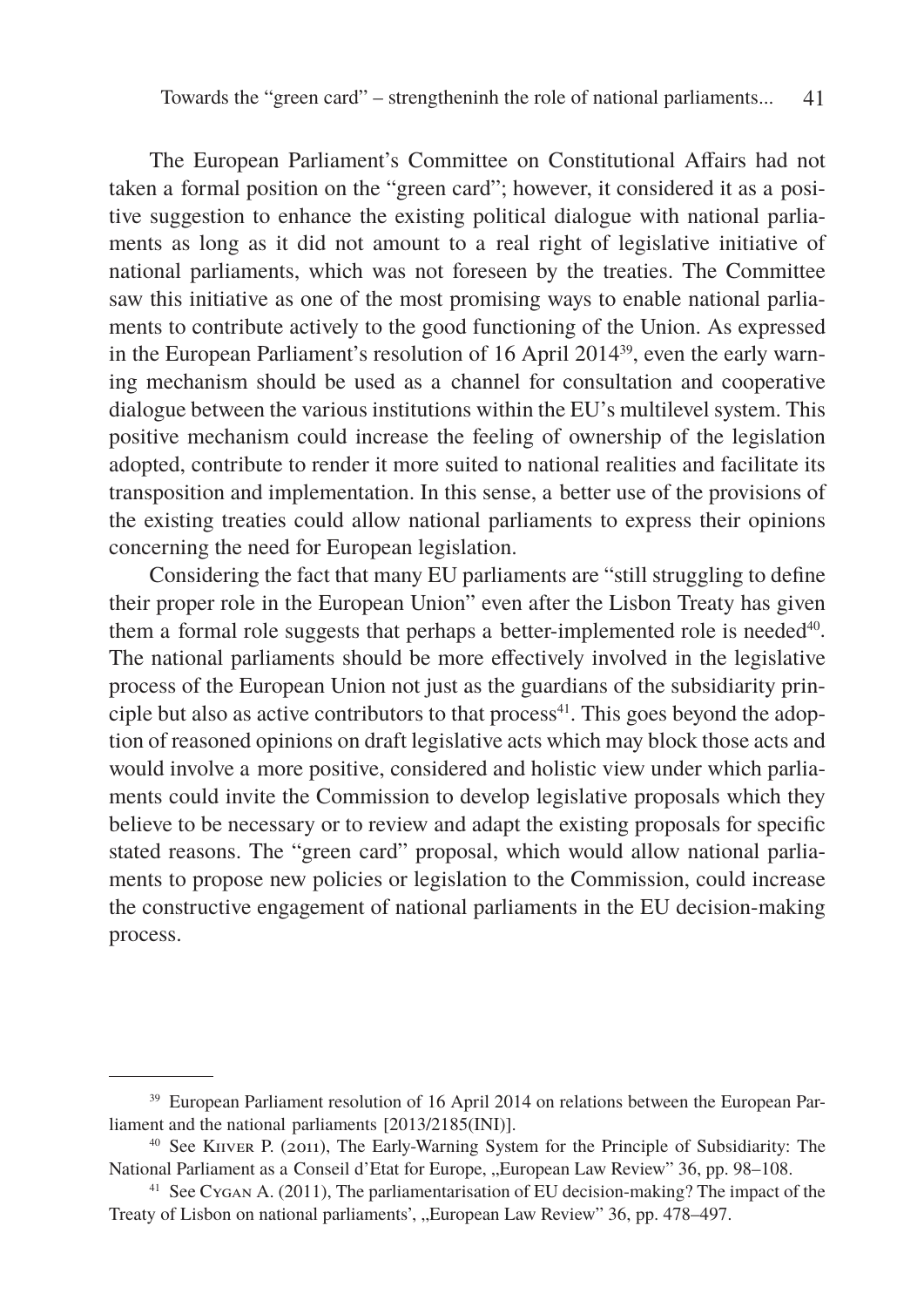#### Riassunto

# "CARTA VERDE" – COME FAVORIRE UN ATTEGGIAMENTO PIÙ ATTIVO DA PARTE DEI PARLAMENTI NAZIONALI NEI CONFRONTI DEL PROCESSO DECISIONALE EUROPEO?

Nel 2014 nuove idee e proposte sul ruolo dei parlamenti nazionali nel processo decisionale europeo sono state avanzate da molti parlamenti nazionali (del Folketing danese, della House of Lords britannica e della Tweede Kamer olandese) e dal Parlamento europeo. Benché le relazioni del Folketing danese, della House of Lords britannica e della Tweede Kamer olandese differiscano nei contenuti, si possono comunque riscontrare alcune somiglianze. In particolare, tutte e tre le camere ritengono che i parlamenti nazionali debbano avere un ruolo più proattivo, e in particolare debbano poter suggerire alla Commissione di presentare nuove proposte. Tutte e tre le relazioni sottolineano che il crescente coinvolgimento dei parlamenti nazionali nella fase prelegislativa è necessario per influire sulle proposte presentate dalla Commissione ("Carta verde"). Le tre relazioni suggeriscono inoltre miglioramenti al meccanismo di controllo della sussidiarietà per quanto riguarda il coordinamento dei pareri dei parlamenti nazionali. La House of Lords britannica e la Tweede Kamer olandese hanno proposto di apportare modifiche sostanziali al meccanismo di controllo della sussidiarietà, per dare maggiore effetto ai pareri motivati dei parlamenti nazionali.

**Parola chiave:** Carta verde; meccanismo di controllo della sussidiarietà; ruolo dei parlamenti nazionali nel processo decisionale europeo; del Folketing danese; della House of Lords Britannica; della Tweede Kamer olandese.

#### Streszczenie

# PROCEDURA "ZIELONEJ KARTKI" – PANACEUM NA WZMOCNIENIE ROLI PARLAMENTÓW NARODOWYCH W UNIJNYM PROCESIE DECYZYJNYM?

W 2014 r. brytyjska Izba Lordów, duński Folketing oraz niderlandzka Izba Druga zainicjowały na forum Konferencji Komisji do Spraw Unijnych Parlamentów Unii Europejskiej (COSAC) debatę dotyczącą roli parlamentów narodowych w europejskim procesie decyzyjnym. Choć przedłożone przez poszczególne izby raporty istotnie się różnią, przyświeca im jednak wspólny cel. Postulują one bowiem podjęcie szeregu inicjatyw mających na celu wzmocnienie mechanizmu kontroli zasady pomocniczości, w tym przede wszystkim w zakresie szerszej współpracy pomiędzy parlamentami narodowymi. Ważną rolę w procesie umacniania roli parlamentów narodowych w UE może także odegrać w przyszłości procedura tzw. zielonej kartki, która w założeniu jej pomysłodaw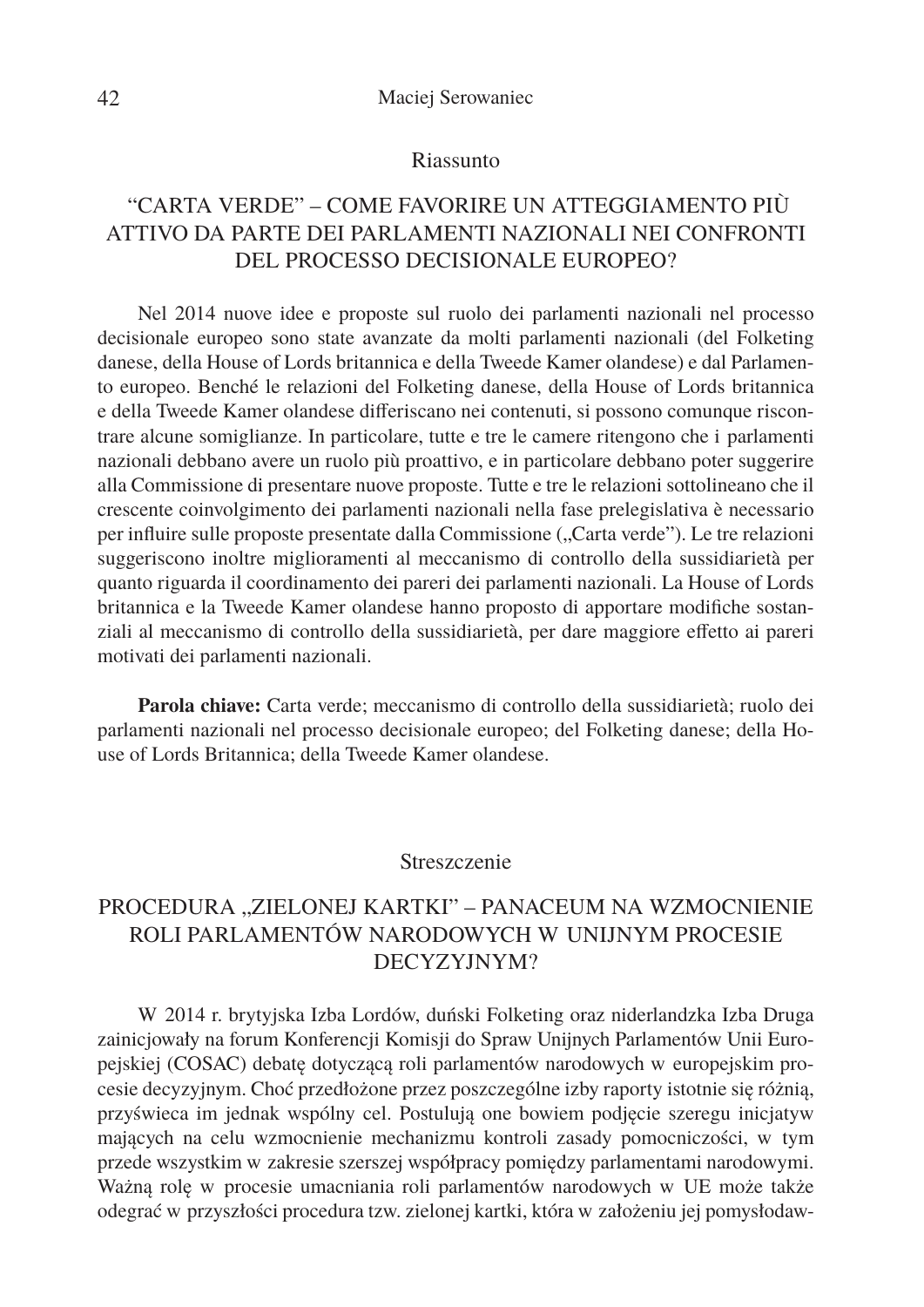ców przyczyni się do większego zaangażowania krajowych ciał ustawodawczych w prace legislacyjne już na etapie prac przygotowawczych w Komisji Europejskiej.

**Słowa kluczowe:** zielona kartka; żółta kartka; pomarańczowa kartka; czerwona kartka; parlamenty narodowe w UE; modele kontroli spraw unijnych; mechanizm wczesnego ostrzegania.

### BIBLIOGRAFIA:

- British House of Lords (2014): 'The Role of National Parliaments in the European Union', Ninth Report to the European Union Committee, http://www.publications. parliament.uk/pa/ld201314/ldselect/ldeucom/151/151.pdf, accessed 10 July 2015.
- Cygan A. (2011), *The parliamentarisation of EU decision-making? The impact of the Treaty of Lisbon on national parliaments'*, "European Law Review" 36, pp. 478– –497.
- Folketinget (2014): *Twenty-three recommendations to strengthen the role of national parliaments in a changing European governance*, http://renginiai.lrs.lt/renginiai/ EventDocument/6fa11f98-fc15-4443-8f3f-9a9b26d34c97/Folketing\_Twenty- -three%20recommendations\_EN.pdf, accessed 10 July 2015.
- Groen A., Christiansen T. (2015), *National Parliaments in the European Union: Conceptual Choises in the European Union's Constitutional Debate*, in: C. Hefftler, Ch. Neuhold, O. Rozenberg, J. Smith (eds.), *The Palgrave Handbook of National Parliaments and the European Union*, Macmillan, p. 57.
- Grzeszczak R. (2015), *Uprawnienia Senatu a procedura "zielonej kartki". Analiza możliwości włączenia się Senatu RP w procedurę wzmocnionego dialogu politycznego, w świetle obowiązującego w Polsce*, Opinie i Ekspertyzy 232, Biuro Analiz i Dokumentacji Zespół Analiz i Opracowań Tematycznych Kancelarii Senatu, Warszawa.
- Jaskiernia J. (2014), *Rola parlamentów narodowych w procesie integracji europejskiej po traktacie z Lizbony i konieczne zmiany w prawie parlamentarnym*, "Toruńskie Studia Polsko-włoskie/Studi polacco-italiani di Toruń" IX, pp. 59–61, DOI: http:// dx.doi.org/10.12775/TSP-W.2013.004.
- KIIVER P. (2011), *The Early-Warning System for the Principle of Subsidiarity: The National Parliament as a Conseil d'Etat for Europe*, "European Law Review" 36, pp. 98–108.
- Kiiver P. (2012), *The Early Warning System for the Principle of Subsidiarity. Constitutional theory and empirical reality*, Routledge, Oxford, p. 11.
- Mik. C. (eds.) (2014), *Parlamenty narodowe wobec zasady pomocniczości w świetle prawa i praktyki Unii Europejskiej*, Wydawnictwo Sejmowe, Warszawa.